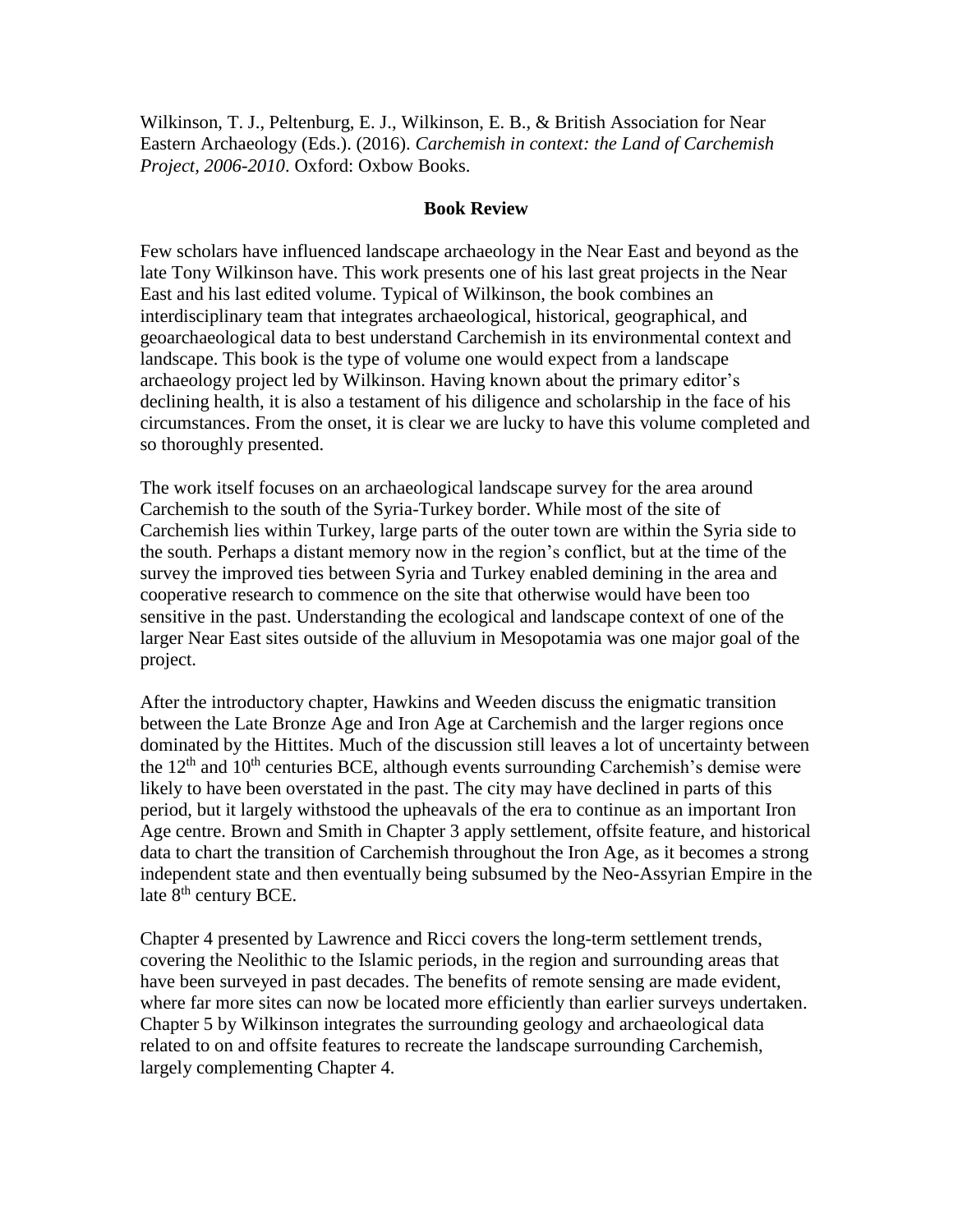Chapter 6 by Eidem looks at the landscape south of Carchemish through a historicalarchaeological lens of understanding the types of settlements or sites located there. Chapter 7 discusses some of the results of the Jerablus Tehtani excavations, which help us understand Carchemish when historical data about the region were scarce in the third millennium BCE. Chapter 8 by Eleanor Wilkinson and Andrea Ricci looks at the outer town with a focus on the Iron Age period, although later periods are also discussed. Newson's Chapter 9 looks at the changing nature of the Carchemish landscape from the Hellenistic to the early Islamic period. The final data chapter, Chapter 10 by Cunliffe, looks at the site of Carchemish as it has been affected by increased urban encroachment and looting over the last 60 years. This is a useful chapter in particular, as it does give a sense of what is being or has been lost.

The discussion chapter, Chapter 12 by Tony Wilkinson and Peltenburg, put the previous chapters together to present Carchemish and its landscape in its totality from what has been learned by the survey and landscape project, historical analysis, and geoarchaeology. Professor Wilkinson helps us to better understand the changing nature of the region and how it shifted through key historical events. The Appendix of the book contains descriptions of sites surveyed along with their coordinates, which will be useful for others interested in applying the data from the book for their own work.

There are data that the work could have added to improve this work in my opinion. In particular, microarchaeological and analytical techniques, including diatom studies, pytoliths, residue analysis, and micromorphology all could have been applied to understand the past environment and landscape in greater detail (e.g., see Haslam et al., 2009 for some relevant techniques). Such techniques could help understand both on and offsite contexts. Geophysical prospection on features, particularly in determining outer features of Carchemish, paleochannels, or water features could have been methods to improve our understanding of the landscape and region (e.g., see Afshar et al., 2015). While remote sensing above ground has revolutionized archaeology in the Near East, we sometimes forget below ground prospection could be as or even more revealing for many regions. The relative ease of remote sensing has perhaps made projects overly dependent on these data source with not enough resources of time and money applied to other techniques that could prove very useful.

Ultimately, the work is a testament not just to the late Professor Wilkinson's great efforts but the entire team and set of authors. It represents a true interdisciplinary effort that now has become the standard in understanding past social and social-ecological landscapes. The volume allows us to learn a great deal about a fascinating region, why it developed the way it did in different periods, and helps to make sense of the context in which the site is located. I would highly recommend this volume as a resources to understand not only the region but also as an example of how interdisciplinary efforts can be put together to improve archaeological understanding.

## **References**